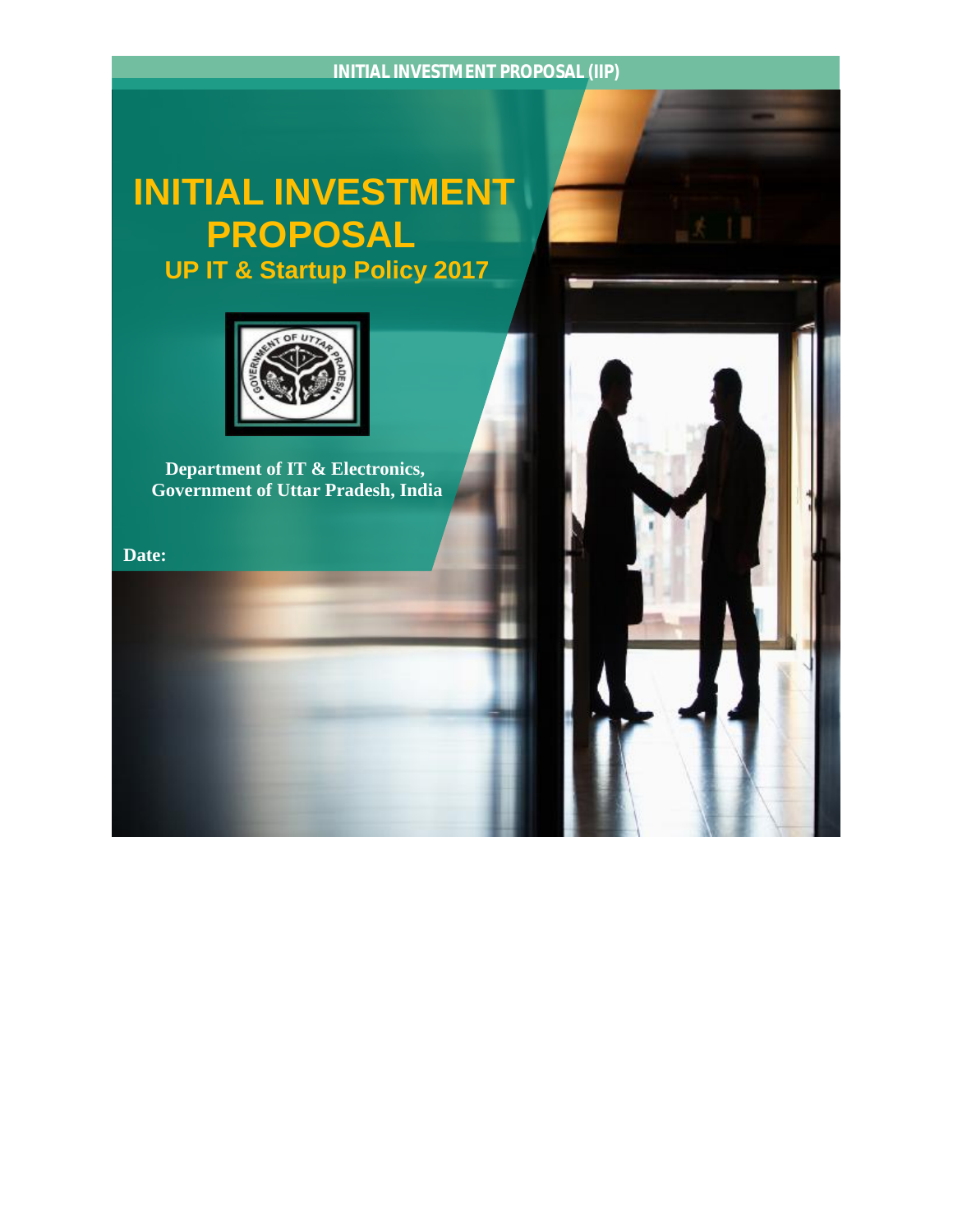## *Organization Details*

*Name:* 

*Address:* 

*Pin code:*

*Telephone:* 

*Website:* 

*Fax:*

*Incorporation / Registration No.:* 

*Incorporation / Registration Date:*

*Legal Structure:* 

- *Public Ltd:*
- *Private Ltd:*
- *Other, please specify*

| <b>Business Focus</b>                                                      |  |  |  |  |
|----------------------------------------------------------------------------|--|--|--|--|
| Software Development / Application                                         |  |  |  |  |
| Multimedia / Animation                                                     |  |  |  |  |
| IT Enabled Services Call Centers (BPO & KPO)                               |  |  |  |  |
| Hardware                                                                   |  |  |  |  |
| Data encoding/Transcribing/Processing                                      |  |  |  |  |
| E-Commerce                                                                 |  |  |  |  |
| <b>Content Development</b>                                                 |  |  |  |  |
| <b>IT Based Support Services</b>                                           |  |  |  |  |
| <b>IT Research</b>                                                         |  |  |  |  |
| Others, please specify:                                                    |  |  |  |  |
| <b>Shareholding Pattern:</b>                                               |  |  |  |  |
| Location and business details of existing units: (i) India<br>(ii) Abroad: |  |  |  |  |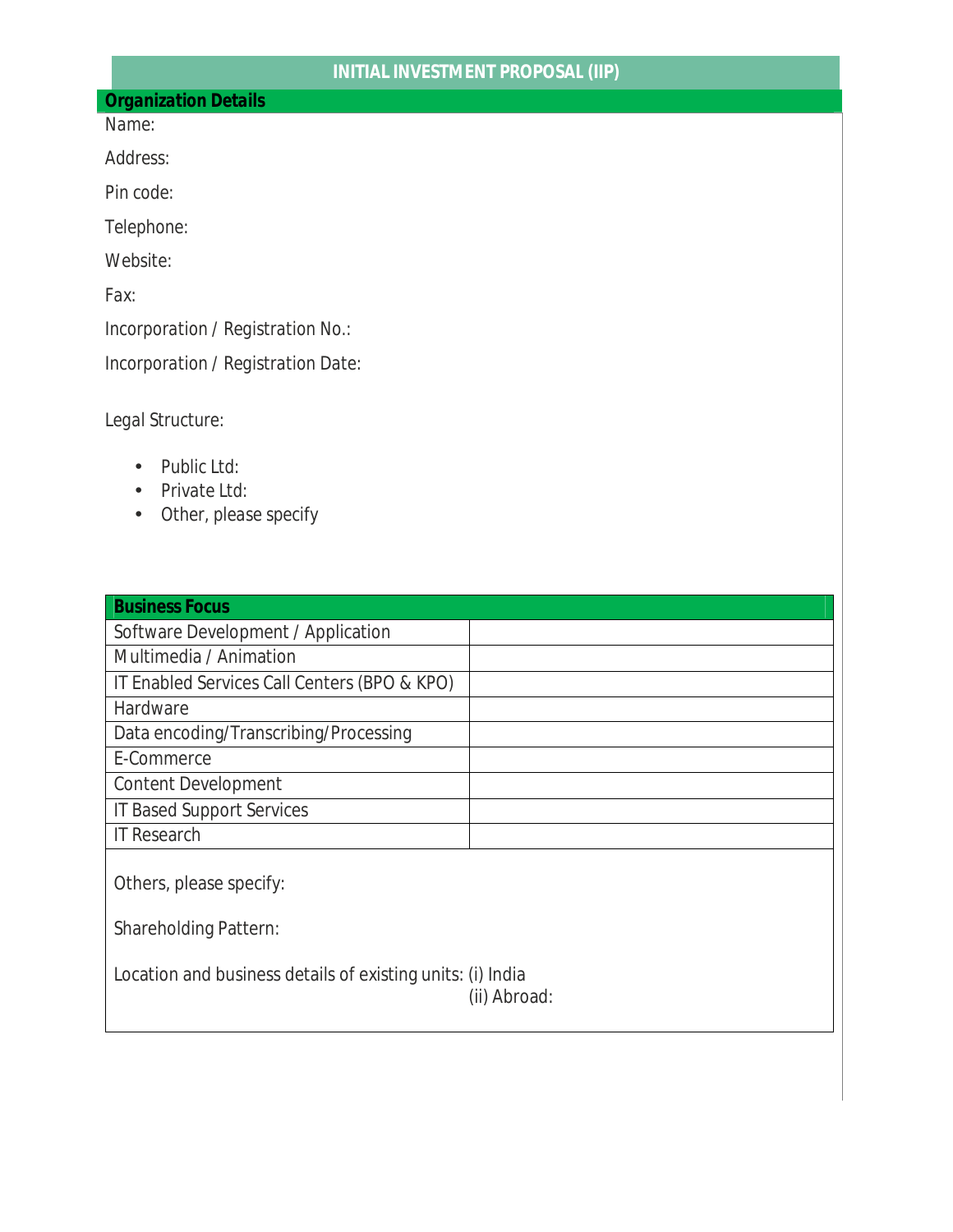## **INITIAL INVESTMENT PROPOSAL (IIP)**

| <b>Authorized Representative Details</b> |             |            |          |  |
|------------------------------------------|-------------|------------|----------|--|
| Name                                     | Designation | Mobile No. | Email id |  |
|                                          |             |            |          |  |
|                                          |             |            |          |  |
|                                          |             |            |          |  |
|                                          |             |            |          |  |

**Key Statistics** *( In Lacs) INR* 

|              |              | Turnover for the last 2 years   Net Profit for the last 2<br>years |              | <b>Total Employees on</b><br><b>Organization's Pay-roll till</b><br>the IIP submission date |
|--------------|--------------|--------------------------------------------------------------------|--------------|---------------------------------------------------------------------------------------------|
| $F.Y. 17-18$ | $F.Y. 18-19$ | $F.Y. 17-18$                                                       | $F.Y. 18-19$ |                                                                                             |
|              |              |                                                                    |              |                                                                                             |

| <b>Details about Proposed Units</b>                     |                               |
|---------------------------------------------------------|-------------------------------|
| <b>Type of Unit</b>                                     | New/Expansion/Diversification |
| <b>Industrial Sector</b>                                | IT/ITeS                       |
| Nature of Unit                                          |                               |
| Services Details of the Unit                            |                               |
| Location(s) of proposed unit(s)                         |                               |
| Ownership and Possession Details about the              |                               |
| Building/Space/Area where proposed unit will be set up/ |                               |
| run/operate                                             |                               |

|        |                | Proposed Capital Investment up to 5 years (In Lacs) |         |         |         |         |
|--------|----------------|-----------------------------------------------------|---------|---------|---------|---------|
| S. No. | <b>Details</b> | 2017-18                                             | 2018-19 | 2019-20 | 2020-21 | 2021-22 |
|        |                |                                                     |         |         |         |         |

**Details of Investment:** 

- 1) Land:
- 2) Building:
- 3) Plant & Machinery:
- 4) Others:

| <b>Expected Turnover (In Lacs)</b> |         |         |         |         |         |
|------------------------------------|---------|---------|---------|---------|---------|
| S. No.                             | 2017-18 | 2018-19 | 2019-20 | 2020-21 | 2021-22 |
|                                    |         |         |         |         |         |

|        | <b>Expected Employment Generation</b> |         |         |         |         |
|--------|---------------------------------------|---------|---------|---------|---------|
| S. No. | 2017-18                               | 2018-19 | 2019-20 | 2020-21 | 2021-22 |